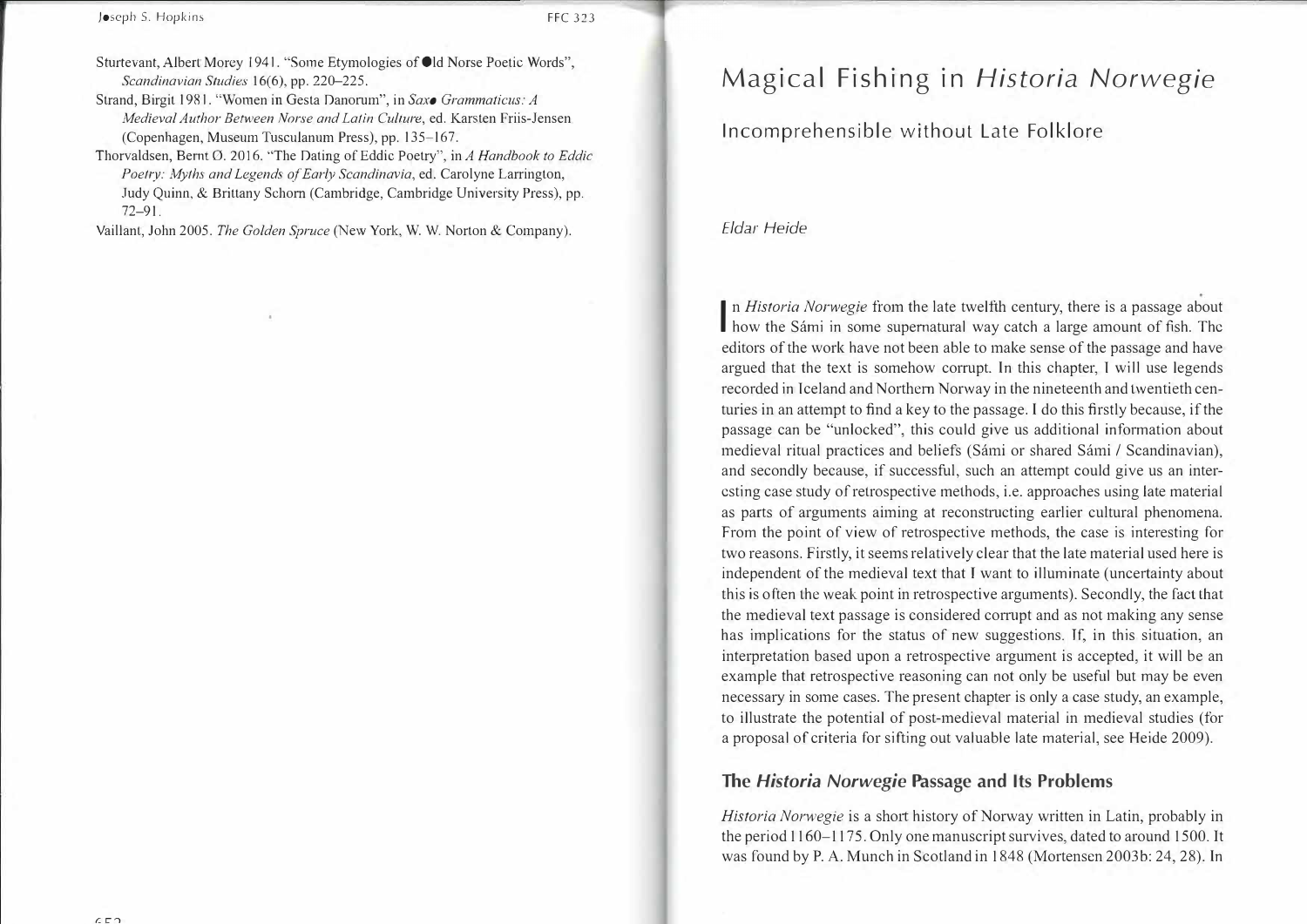the present chapter, I am going to discuss the following passage (a translation of which will follow further below):

 $\dot{\tau}$  Item dum Finni unacum christianis gregem squamigeram hamo carpere attemptassent, quos in casis fidelium pagani perspexerant, sacculis fere plenis unco suo de abysso attractis scapham cum piscibus impleuerunt. t

#### Mortensen 2003a: 62

As can be seen, the editor has added a cross on either side of the passage, indicating that the text is corrupt in some way. Mortensen discusses the way he came to this conclusion as follows:

The period entails a number of textual problems; perhaps a whole clause is missing somewhere. The two main problems are: what is the point of the story? what is the correlate of **quos?** [ ... ] The previous translations (Storm *in notis,*  Koht, Salvesen, Kunin) take *quos* with the subsequent **sacculis** (saccus, 'a sack' in the diminutive, 'a fish trap' (ML)), *i.e.* the Lapps drew from the deep the almost full nets they had noticed in the Christians' sheds. Not only is this an awkward story but it is also very irregular to have the correlate long after the relative pronoun. It is tempting to look for a correlate in the previous sentence: it could be *hamus, i.e.* the heathens had seen a certain type of hook in the Christians' houses, but this would demand much textual surgery; a far easier correction would be to read *squamigerum* (subst. gen. pl.) instead of the adjective **squamigeram** (which in itself calls for attention because the two other instances of **grex** in *HN* are the standard masculine (VII 2, X 7)): thus the Lapps would have seen (a certain kind of) fish in the sheds of the Christians, which they then caught in nets. However, the logic or punchline of the story does not become much clearer. [...] it seems the better solution to provide the passage with a crux.

#### Mortensen & Ekrem 2003: 124

Fisher and Mortensen's attempt at a translation of the passage above runs like this:

Again, when the Finns  $[=$  Sámi], together with the Christians, had gone about catching by hook a flock of fish such as these heathens bad seen in Christian dwellings, they drew almost full traps out of the deeps with their wand, and so loaded the boats to capacity.

#### Fisher 2003: 63

This passage follows the more famous and longer passage about *gandus.* This word is a Latinization of Old Norse *gandr,* which refers to helping spirits or a free-soul sent forth by a ritual specialist in order to obtain information, attract resources, fight against other ritual specialists, etc. (Heide 2006: 300-314). Part of the problem in the magical fishing passage is how we are to understand

the relationship between it and the *gandus* passage. As you can see in the Latin quotation above, the fishing passage starts with the word *item,* which means 'likewise' or 'similarly', so apparently, the author sees this passage as another example of something he has just described, that is *gandus* (Mortensen & Ekrem 2003: 124). But it is not easy to see how this can be the case.

It is hard to grasp what is happening here. The only thing that is clear is that the passage tells of an encounter between the Sámi and the Norwegians, and that the Sámi make use of some kind of supernatural fishing method. The reason why the previous translators have taken *sacculis* as the correlate of *quos* is, of course, that it is odd to see 'a flock of fish' inside a house. Moreover, it is hard to detect a logical connection between what the Sámi have seen in the Norwegians' houses and what they later pull out of the sea. Therefore, there does not seem to be much of a point to the story. Why would the author want to spend precious parchment on this?

# **Late Legends that Could Help Us?**

I believe legends recorded in Iceland and Norway in modern times can throw light on this puzzle. One is a legend recorded by Jón Árnason in Iceland in the mid-nineteenth century: <sup>1</sup>

In Lónkot in the parish of Hálfdan the priest at Fell there lived an old woman who was called Ólöf. She knew a great deal of magic and she and Halfdan had many quarrels with one another. One autumn, Hálfdan rowed out to the fishing with his men and they caught a great flounder. At the time, the weather was very chilly, and the fishermen got cold. Then the priest said as they were complaining about the cold: "What would you give me now, boys, if I were to haul in a hot black pudding *[blóðmör]* for you to comfort yourselves with?" They said that he would not be able to do that even if he wanted to. But a little later the priest catches a steaming hot black pudding on his hook. Then everyone on board ate from it and they all liked it. But in the meantime, the flounder disappeared out of the boat. Then Halfdan the priest says: "The old woman wants something in return." Halfdan got the black pudding from Olöf by magical means *[seiddi,* infinitive *sei6a],* but she then took the flounder from him in the same way.

#### Jón Árnason 1958-1961 [1862-1864]: I, 500

Similar legends were recorded in Vesterålen, Northern Norway, in the 1960s:

The legends and the definitions from Fritzner's and Heggstad's dictionaries are my translations.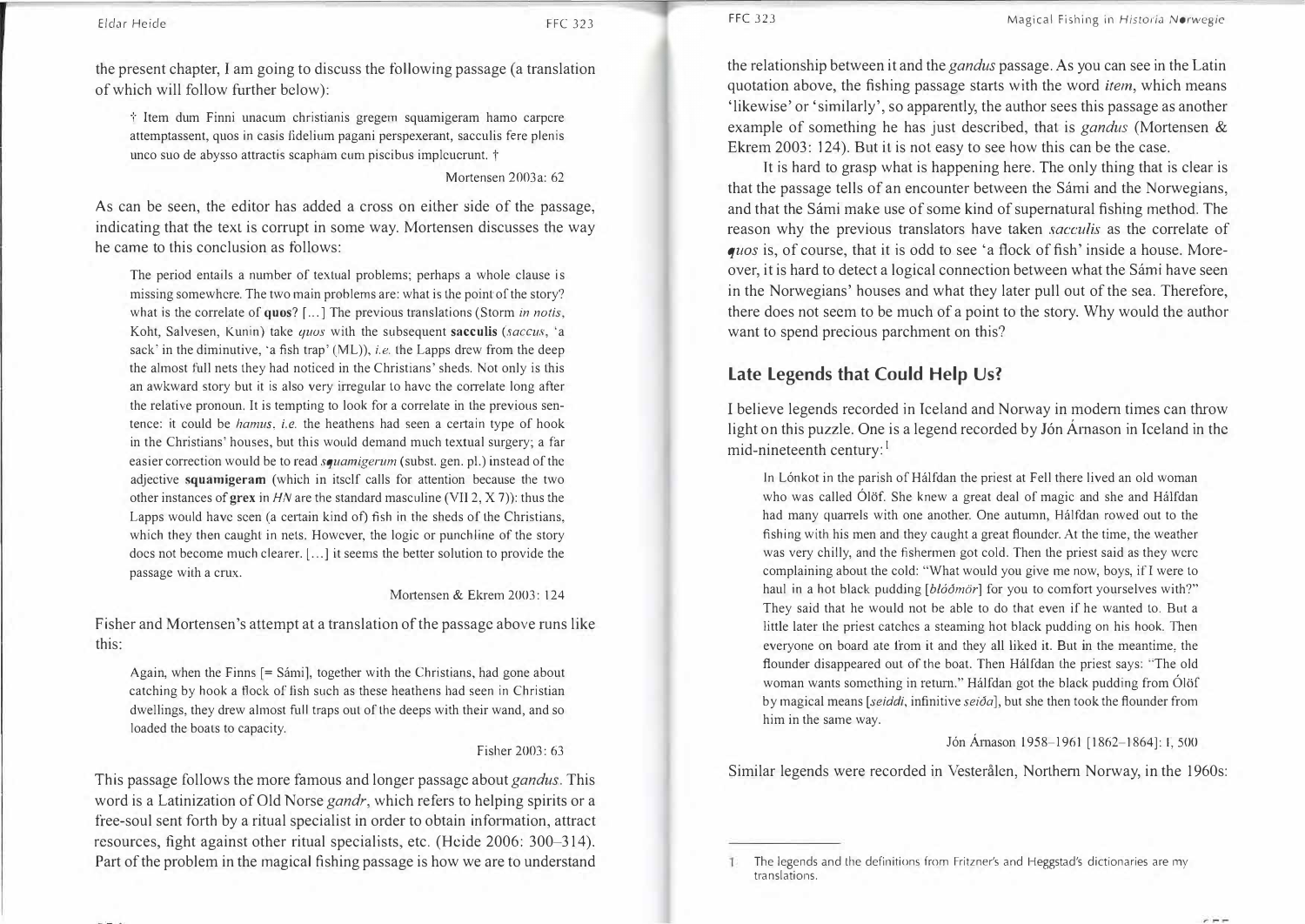Eldar Heide FFC 323

One day in the autumn one year, during the slaughtering season, the same wife was cooking black pudding. Now it happened that on this day, her husband finally wanted to go out to Otervika to catch a bit of fish. But she opposed him and said that he was not allowed because today, they were having black pudding for their dinner. But be insisted, and in the end, she got angry and told him to just go. It would tum out the same regardless. And he was not going to stay out there long either!

He got his son to come along and rowed off. Once out on the sea he got his fishing tackle sorted and began, but he did not catch any fish. He got angry, the husband, since his wife had predicted such bad fishing luck for him, and he moved to another fishing spot. But there was nothing to catch there either. Anyway, as he sat there pulling his line a little and letting it go a little, he clearly noticed that the hook had caught something. It seemed odd, though, he thought, because it wasn't tugging at the line the way fish do  $-$  it was just there as a steady weight. When he hauled it in it was a black pudding!

And it was hot  $-$  so hot that steam was coming off it. Then the husband took out his knife, cut off the hook as well as what was on  $it$  - and he spat at the mess before it sank. Then he wound up his fishing line and rowed ashore. It was early in the day, just as his wife had also predicted.

But when he got ashore, he fell on the road and broke his hip. That was his punishment for not taking the black pudding and for not doing as bis wife had told him.

Myrvang 1964: 96

From the same area in Northern Norway, there is also a version with the opposite moral:

The wife wanted her husband to row out on the sea to get some fish. In those days they easily caught more than enough for cooking, between the island and the mainland. But that day the old wife was cooking black pudding. The old man did not want to row off and away from the nice hot pudding, and he told her so. "Oh, just you go," she said, "black pudding it will be anyway!" Well, then he got going, put his boat out on the sea and dropped his line in. And just as he was sitting there, he noticed that he had caught something. - And when he hauls it in, he's got a steaming hot black pudding on the hook.

#### Myrvang 1964: 104-105

In the Northern Norwegian stories, it is the wife, not the fisherman, who has supernatural skills, and in one version, the fisherman does not accept the black pudding. But the essence in the lcelandic and the Northern Norwegian stories is the same: a fisherman catches steaming hot black pudding on his line at sea, and it comes from a woman ashore.

The point in the black pudding legends seems to be contradiction, as they essentially are structured around a set of contrasts:

| Away from home                     | Home                                        |  |
|------------------------------------|---------------------------------------------|--|
| Cold                               | Warm                                        |  |
| Sea                                | Land                                        |  |
| Supposed to catch wild, live food, | Receiving processed food,                   |  |
| by pulling it up                   | by seemingly pulling it up, really sideways |  |
| Nature                             | Culture                                     |  |

When fishermen pull out of the sea warm cultural objects that come directly from home, the dramatic point is the contradiction between being out on the cold, inhospitable sea and at the same time having direct access to home with its warmth and cultural goods.

If we return to *Historia Norwegie,* it seems that the confusing passage can be read as quite analogous to these legends – that is, if we follow Fisher and Mortensen's reading that what the Sámi pulled up from the deep is the fish that they had seen in the Norwegians' houses (the correlate of *quos* is *\*squamigerum* 'fish'). Then we can list the following set of contrasts:

|                                       | <b>Black pudding legends</b>                   | Historia Norwegie                                                                           |
|---------------------------------------|------------------------------------------------|---------------------------------------------------------------------------------------------|
| Away from home                        | Home                                           | The settlements (casis)                                                                     |
| Cold                                  | Warm                                           | ÷                                                                                           |
| Sea                                   | Land                                           | Land                                                                                        |
| Supposed to catch wild,<br>live food, | Receiving<br>processed<br>food,                | Receiving<br>processed<br>food (stored fish must<br>be processed in some<br>way, see below) |
| by pulling it up                      | by seemingly pulling it<br>up, really sideways | by seemingly pulling it<br>up, really sideways                                              |
| Nature                                | Culture                                        | Culture                                                                                     |

However, there is still no point to this story, because no matter what the Sámi had seen in the Norwegians' sheds (be it fish or fishing equipment), there is no indication that it was hot when drawn up from the sea. Even so, there may be another, equally striking contradiction in the *Historia Norwegie* passage. Fish stored in sheds could, in the twelfth century, only be dried fish, because salt in large quantities did not become affordable until centuries later. And if dried fish is what the Sámi pull up from the sea, this is processed food that contrasts with the sea as much as does the steaming hot black pudding. And that could be the point of the story. l suggest that, in *Historia Norwegie,* the Sarni have seen stockfish in the Norwegians' sheds, and that when the Norwegians and Sámi are fishing together, the Sámi pull up nets from the sea (see Mortensen and Ekrem's first comment above) full of stockfish that had come from there.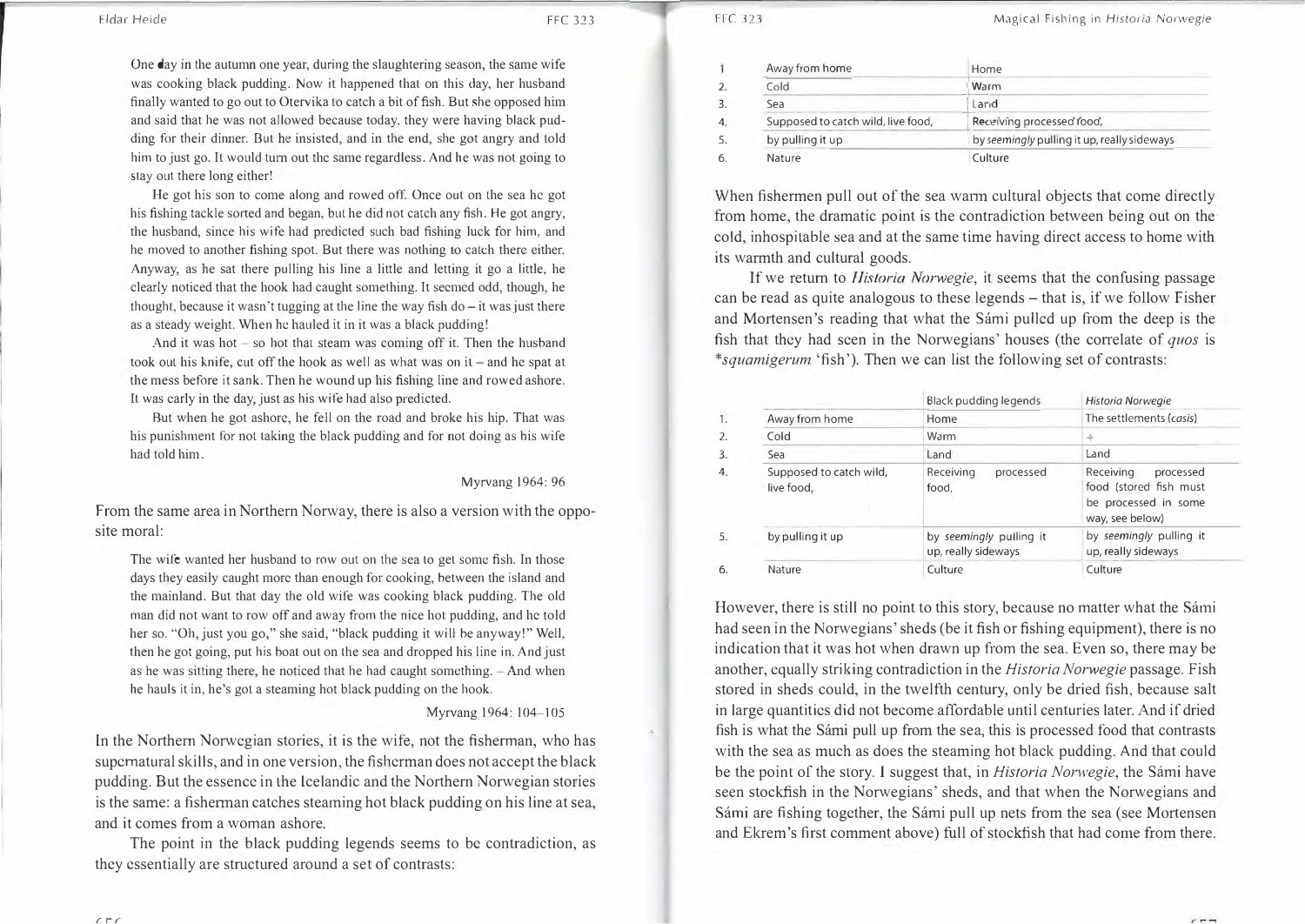*E/dar* Heide FFC 323

This could also explain the odd formulation that the Sámi had seen "a flock of fish" (Fisher 2003: 63) in the Norwegians' sheds.<sup>2</sup> How can you see a "flock" or school of fish in a shed? The explanation could lie in the double meaning of the Old Norse term for 'stockfish', *skreid* (f.). It is closely related to the verb *skriča*, 'to creep, crawl; glide; slide, to move slowly' (Heggstad et al. 2008: 561), and *skreid* etymologically means 'a creeping, crawling; gliding, sliding, a movement' (de Vries 1962: 502). Another derivation from the same root is *skrida*, f. 'an avalanche, a landslide'. The reason why the word *skreið* came to mean 'stockfish', is that stockfish was made primarily from the large arctic cod that seek the shore waters in myriads to spawn in late winter,<sup>3</sup> and that this migration is a *skreid* in the literal / etymological meaning. In Old Norse, *skreid* is also attested in the meaning 'a pack (of wolves)', which is still common in the Norwegian dialects (Fritzner 1883- 1896: III, 376; *Norsk Ordbok* 1966-2016: X, 115). Regarding fish, the only attested Old Norse meaning is 'stockfish' *(Dictionary of Old Norse Prose, s.v.* 'skreið'); the meaning 'arctic cod migrating to spawn' is not attested. But this meaning is the most common one in Modem Norwegian *(Norsk Ordbok*  1966-2016: X, 115), and it links up with the etymology, so this meaning of *skreio* must have been common in Old Norse. Accordingly, *skreio* in Old Norse meant 'stockfish' and at the same time 'a flock, a shoal'. This implies that a twelfth century Norwegian writing in Latin, with an imperfect grasp of Latin (which applies to the author of *Historia Norwegie*),<sup>4</sup> could mistakenly have used the Latin word for 'a shoal' when he had 'stockfish' in mind. This would be analogous to how Norwegians today, when speaking or writing English, sometimes use the word *pear* for a *(light) bulb,* because Norwegian *pcere* has both meanings – or *aim* instead of *measurement*, because Norwegian *mal* has both meanings. This is a well-known type of mistake.

If the understanding thus outlined is correct, the connection with the previous passage is not only that both tell of the Sarni and their supernatural skills; both also tell of how the Sarni can use such skills to work from a distance and attract valuables from far away. To this, one might object, regarding the attraction part, that most of the *gandus* passage relates only how a Sámi ritual specialist – a *noaidi* (in the terminology we know from later sources) - can send forth his *gandus (gandr)* to faraway places and what can happen then. But the story about this is placed immediately after this statement: "Furthermore they attract to themselves desirable objects from distant parts in an astounding fashion and miraculously reveal hidden treasures, even though they are situated a vast distance away" (Fisher 2003: 61). This, the Sámi's ability to attract valuables, seems to be the author's main interest, and the story about how the *noaidi* can send forth his free-soul should then be seen as a description of the means that give the Sarni this ability. Also, *gandr* in the Old Norse sources sometimes seems to be a term for the free-soul or helping spirits that a ritual specialist can send forth during *seior* (*Voluspá*, st. 22; Unger 1853: 303-304; Jónsson 1943: 243; Heide 2006: 185-196), and *seiðr*, in about half of the occurrences described in the Old Norse sources, is about attracting persons or resources (Heide 2006: 130, 235-262). Tn the Icelandic black pudding legend, the verb *seida* is used.<sup>5</sup>

The link between the fishing passage and *gandr (gandus)* is also supported by the term for the tool with which the Sámi draw the fish from the deep and from the sheds ashore: it is an *uncus* ('a hook') (Latham & Howlett 1975-2011: 3552; Fisher & Mortensen [2003: 63] translate it as "wand"). This comes close to the *krókstafr* that looks like an *elzkara* ('hooked staff') that in tum looks like a "poker", which in Old Norse and Modern Icelandic (pokers and hooks) is mentioned as a means for supernatural *gandreid* travel<sup>6</sup> - which belongs to the same category as the *gandus* travel in *Historia Norw*egie (Heide 2006: 143-146, 196-205).<sup>7</sup> Seen against this background, *Historia Norwegie's uncus* may connect the magical fishing passage to the ritual

<sup>2</sup> *Cregem* is accusative singular of *grex* [m.], "'I flock, herd (of sheep or other animals); b (of birds). c shoal (of fish). d swarm (oi bees). e litter, brood" (Latham and Howlett 1975-20111107), and *\*squamigerum* is masculine genitive plural "fishes'" (Mortensen & Ekrem 2003: 124). Thanks to Aidan Conti and Terje Torgilstveit for help with the Latin text.

<sup>3</sup> The etymology of Old Norse *stokkfiskr I* English *stockfish I* German *Stockfisch* in all probability is not 'fish dried on *a* log' (German *Stock),* as is commonly believed, but 'fish dried round (like a log) not split', as opposed to Old Norse *\*raskeroingr,* 'fish split to make it dry faster'. If so, the word is originally Old Norse, not Low German, as is commonly assumed. See Heide 2015.

<sup>4</sup> As is evidenced by choice of words, syntax and other aspects of the language; see Skard 1930: e.g. pages 9, 11, 23-25, 27, 30, 34, 58, 60, 62.

<sup>5</sup> Stromback (1935: 78) mentions *Historia Norwegie's* magical fishing passage *as* an analogue in his discussion of *seior*. Almqvist (2000: 263) mentions the Icelandic black pudding "fishing" in his discussion of *sei*d(u)r (as we saw above, it uses the verb *seida*), but neither has noticed how the black pudding legends story can throw light on the *Historia Norwegie* passage.

<sup>6</sup> Munch 1827: 176; Jon Amason 1958-1961 [1862-1864] 11, 435-43b, 442; Heide 2006: 204-206.

<sup>7</sup> *Candreio* literally means *'gandr* riding', and the Old Norse source that combines gandreið and *krókstafr* (Munch 1827: 176), describes gandreið as literally riding on a hooked staff. One could argue that this is not the same as *Historia Norwegie's gandus*  travel in the shape of a whale and the encounter with another *ganclus* in the shape of sharply pointed stakes (Mortensen 2003: 62–63). However, in the sources for Sámi and Old Norse ritual practices, it makes no difference if the spirit sent forth rides on or is inside of the means of travel (Heide 2006: 143-146)- as is illustrated in */-listoria Norwegie's* supernatural *gandus* travel; the same passage also I ists means of travel that are ridden.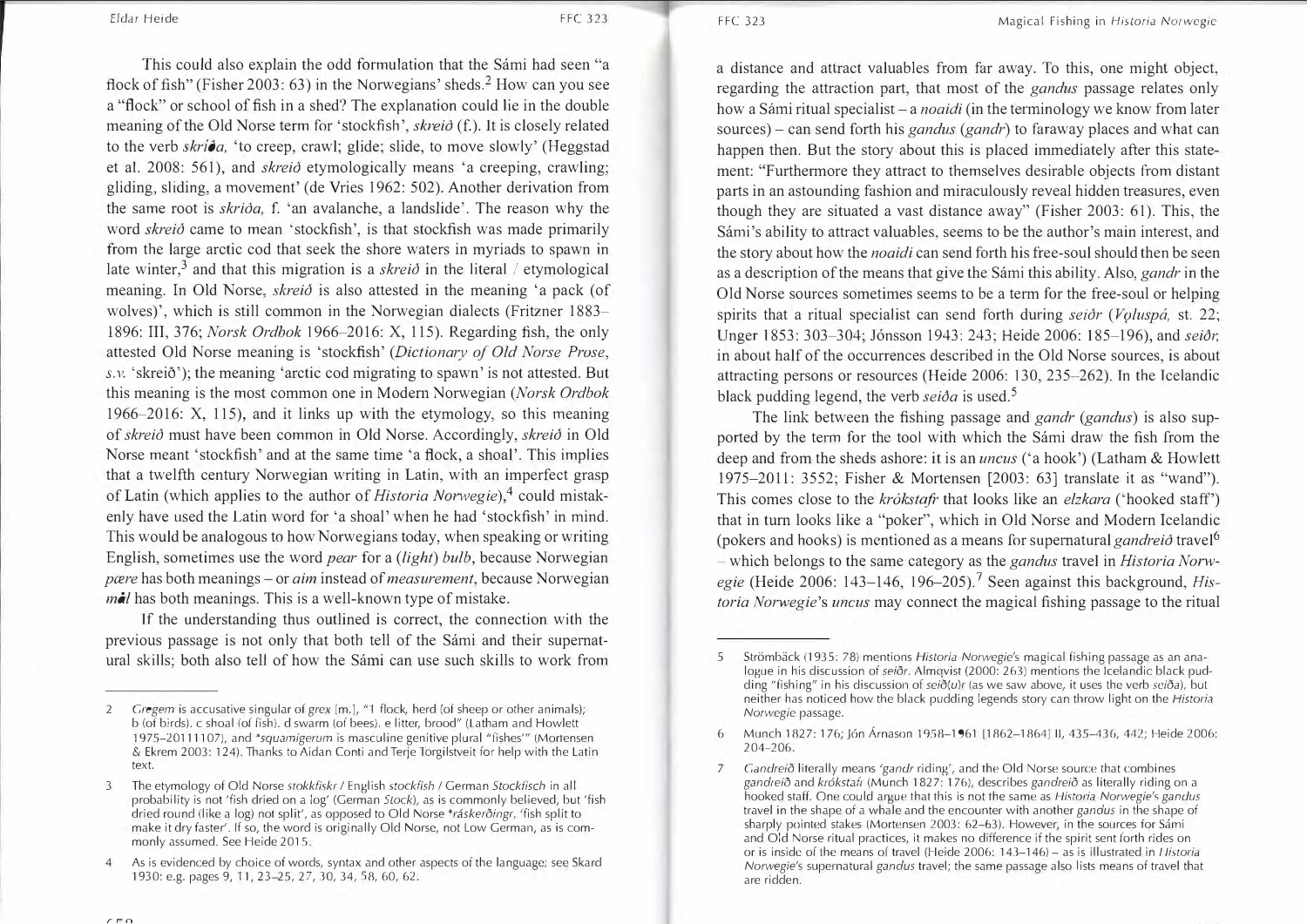Eldar Heide FFC 323

practices surrounding the *gandus* in the previous passage. The hooked staff clearly is thought to have some way of reaching all the way to the sheds ashore. And to judge from the rest of our material, this extension would be the hooked staff representing the means of travel that the spirit sent forth uses on its journey to far-away places.

If we read the passage in this way, it can be read in the grammatically most natural way (cf. the correlate of *quos),* and it acquires a point equally good to the one in the black pudding legends. The connection between the "flock of fish" that the Sámi see in the houses and what they later pull up from the sea is explained. The connection to the previous passage becomes clear, because then both passages tell of how the Sámi are able to attract resources by sending forth spirits that use different shapes as their means of travel.

My argument depends upon the black pudding legends being independent of *Historia Norwegie.* Could they, however, derive from *Historia Norwegie?* Few things are impossible, but it seems very unlikely that this should be the case, for two reasons. Firstly, the *Historia Norwegie* passage does not make sense alone, as we have seen. Nobody has been able to see a story similar to the black pudding legends in the passage - or any story at all – without using the black pudding legends themselves as a key. Secondly, *Historia Norwegie* seems to have been little known. This text was lost for centuries until one manuscript was found in Scotland in 1848. So how could the black pudding legends derive from the *Historia Norwegie* passage?

The most plausible understanding of the relationship between the *Historia Norwegie* passage and the black pudding legends seems to be that the legends stem from oral traditions that were related to and coexisted with the *Historia Norwegia* version in medieval times but not recorded until much later. The substantial differences and geographical distance between the versions of the black pudding legends also point to this tradition being ancient. The potential existence of the black pudding legends in medieval times is impossible to prove, of course, and we can only note that it is probable.

*Historia Norwegie* attributes the supernatural fishing techniques to the Sámi. However, although the Sámi (in the way peoples living outside of a larger society often are) were clearly understood as particularly skilled in supernatural techniques, there is reason to believe that the techniques and/ or beliefs in question were shared by the Sarni and the Scandinavians (as the black pudding legends seem to illustrate). They belong to the shamanistic complex, which was essential to Sámi religion, but of which we also find elements in Old Norse religion – at least partly as a consequence of contact with Sámi religion (Strömbäck 1935, Heide 2006).

 $20 - 4$ 

### **Conclusion**

*Historia Norwegie's* passage about magical fishing does not make sense on its own. However, read against the background of nineteenth and twentieth century Icelandic and Northern Norwegian legends, it seems to make good sense and fit in with other Medieval information. These legends may stem from medieval oral traditions related to those that were written down in the *Historia Norwegie* passage. Should this be the case, these legends are an example of how oral tradition can be rather stable from medieval until modern times.

*Historia Norwegie's* passage about magical fishing interpreted in light of the black pudding legends seems to be an example of how post-medieval popular traditions can help us understand medieval texts and medieval culture, or even pre-Christian culture. In addition, *Historia Norwegie's* passage about magical fishing interpreted in light of the black pudding legends may expand our understanding of the shamanistic elements of Old Norse religion and such elements shared by Old Norse and Sámi religion. The above statements do not imply a claim that all legends recorded in post-medieval times have been relatively stable from medieval times, or that all post-medieval legends can help us solve medieval or pre-Christian problems. Obviously, such cases are exceptions. However, the statements do imply that, when working with medieval questions, we should be open to the possibility that post-medieval material could be useful and that we should therefore look for such material.

As emerges from Lindow's article in the present volume, there is no shortage of pitfalls when attempting to use later folklore sources to fill in gaps in earlier sources. Throughout research history, studies using this approach have, in most cases, been done in ways that fail to convince scholars today. ln an earlier paper (Heide 2009), T listed some criteria that may help reduce the problems of using late material. It is not possible, however, to set up a formula which, when followed, will systematically lead to convincing results. No method is watertight, and retrospective reasoning is unusually challenging. Instead, l believe we should turn the question around. Whether or not a method is advisable can, in principle, not be decided beforehand. What matters is how it works. If a method leads to convincing results, most scholars will eventually accept it, even if they are surprised that it worked. In the same way, a method that fails to produce convincing results will lose ground. This may seem like circular reasoning, but in reality, T believe, this is how it functions.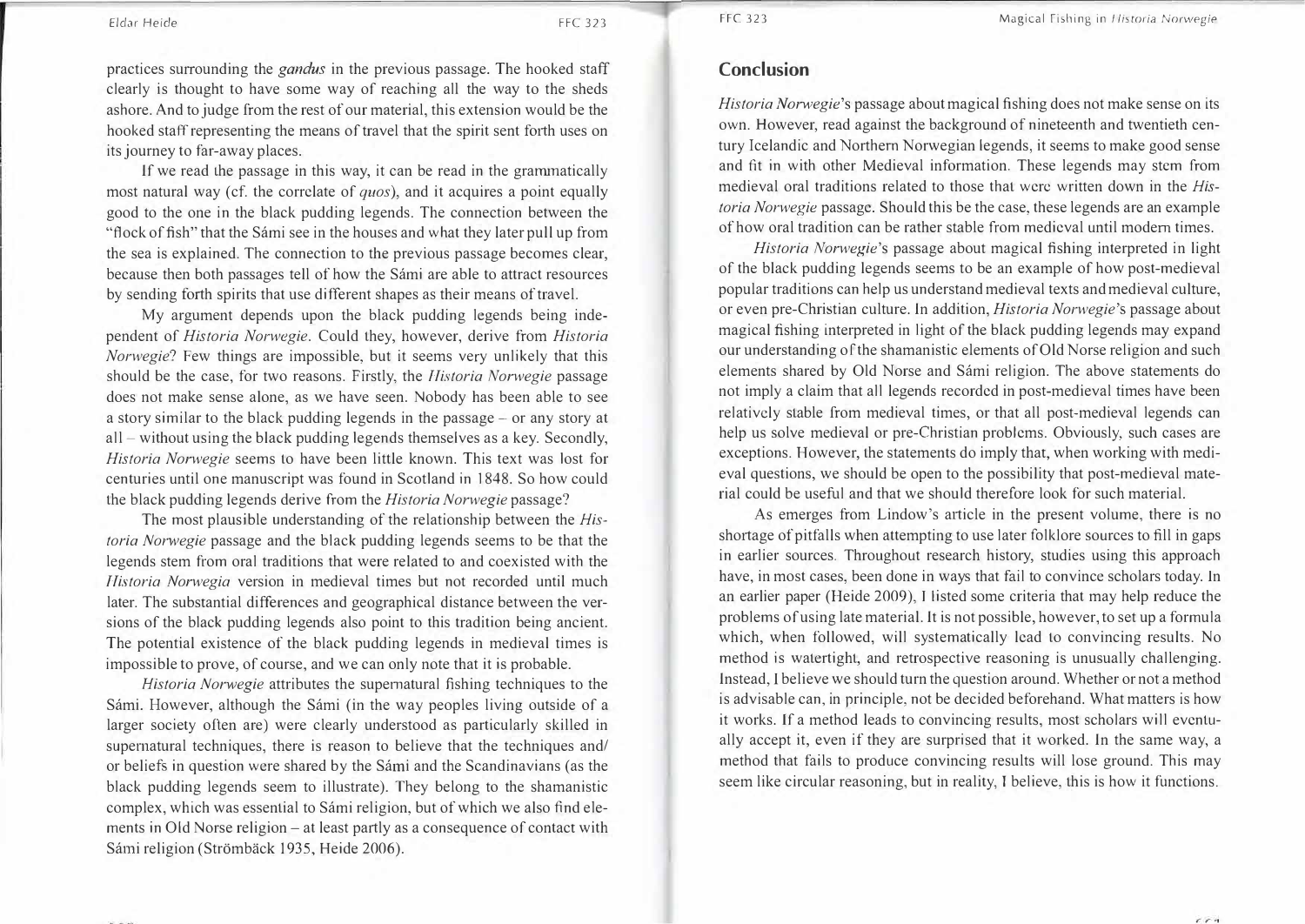### **Sources**

- Fisher, Peter 2003. "English Translation", in *Historia Norwegie,* ed. Lars Boje Mortensen (Copenhagen, Museum Tusculanum Press), pp. 51-105.
- Guðni Jónsson, ed. 1943. *Fóstbræðra saga*, in *Vestfirðinga sogur*, Íslenzk fornrit 6 (Reykjavík, Hið íslenzka fornritafélag), pp. 119-276.
- J6n Amason 1958-1961 [1862-1864]. *fslenzkar J;j6osogur og cevintyri: Nytt safa,*  I-VI, ed. Árni Böðvarsson & Bjarni Vilhjálmsson (Reykjavík, Bókaútgáfan bjóðsaga).
- Jónas Kristjánsson & Vésteinn <sup>1</sup>lasson, eds. 2014. Eddukvæði, I: Goðakvæði, Íslenzk fornrit 36 (Reykjavík, Hið íslenska fornritafélag).
- M011ensen, Lars Boje, ed. 2003a. *Historia Nonvegie* (Copenhagen, Museum Tusculanum Press).
- Munch, Peter Andreas, ed. 1827. *Saga af Porsteini Bcearmagni* in *Fornmanna sogur,*  III (Kaupmannahöfn, Hið Norræna Fornfræða Fèlagið), pp. 175-198.
- Myrvang, Finn 1964. *Huh-tetta: Folkeminne ifra Andaya,* Norsk folkeminnelags skrifter 91 (Oslo, Universitetsforlaget).
- Unger, C.R., ed. 1853. *Saga Pioriks konungs af Bern: Fortcelling om kong Thidrik af Bern og hans Kcemper:* T *norsk Bearbeidelse.fra det trettende Aarhundrede e.fter tydske Kilder* (Christiania, Feilberg & Landmark).

## **Literature**

- Almqvist, Bo 2000. "J marginalen till *Sejd'',* in *Sejd och andra studier i nordisk sjalsupp.fattning,* ed. Ge11rud Gidlund, ActaAcademiae Regiae Gustavi Adolphi 72 (Uppsala Hedemora, Kung!. Gustav Adolfs Akademien for svensk folkkultur / Gidlunds forlag), pp. 23 7-271.
- *Dictionary of Old Norse Prose.* https://onp.ku.dk/.
- Fritzner, Johan 1883-1896. *Ordbog over Det gamle norske Sprog,* 1 -lll (Kristiania, Den norske Forlagsforening).
- Heggstad, Leiv, et al. 2008. *Norrøn ordbok, 5th edition of Gamalnorsk ordbok by Hcegstad and Torp, Kristiania 1909* (Oslo, Det norske samlaget).
- Heide, Eldar 2006. *Gand, seid og åndevind*, PhD dissertation (Bergen, University of Bergen).

Heide, Eldar, 2009. "More Inroads to Pre-Christian Notions, after All? The Potential of Late Evidence", in *A austrvega. Saga and East Scandinavia: Preprint Papers* 

- *of The 14th International Saga Conference: Uppsala, 9th-J 5th August 2009,*  ed. Agneta Ney, Henrik Williams & Fredrik Charpentier Ljungqvist (Gävle, University ofGavle), pp. 361-368, http://hig.diva-portal.org/smash/get/ diva2:224754/FULLTEXT01.pdf.
- Heide, Eldar 2015. "Stokkfiskr, bakalao / kabeljau og handelsordvandring", *Haleygminne,* pp. 341-345.
- Latham, R. E., & D. R. Howlett 1975-2011. *Dictionary of Medieval Latin from British Sources* (Oxford, Oxford University Press).

Mortensen, Lars Boje 2003b. "Introduction'', in *Historia Norwegie,* ed. Lars Boje Mortensen (Copenhagen, Museum Tusculanum Press), pp. 8-47.

- Mortensen, Lars Boje, & Inger Ekrem 2003. "Commentary", in *Historia Nonvegie,*  ed. Lars Boje Mortensen (Copenhagen, Museum Tusculanum Press), pp. 107-153.
- *Norsk Ordbok* 1966-2016. *Ordbok over det norskefolkemalet og det nynorske sla'iftmalet* (Oslo, Det Norske Samlaget).
- Skard, Eiliv 1930. *Malet i Historia Norwegiae,* Skrifter utgitt av Det Norske Videnskaps-Akademi i Oslo II: Hist.-Filos. Klasse 1930:5 (Oslo, Dybwad).
- Stromback, Dag 1935. *Sejd: Textstudier* i *nordisk religionshistoria,* Nordiska texter och undersökningar 5 (Stockholm, Geber).
- Vries, Jan de 1962. *Altnordisches etymologisches Worterbuch,* 2nd rev. edn. (Leiden, E. J. Brill).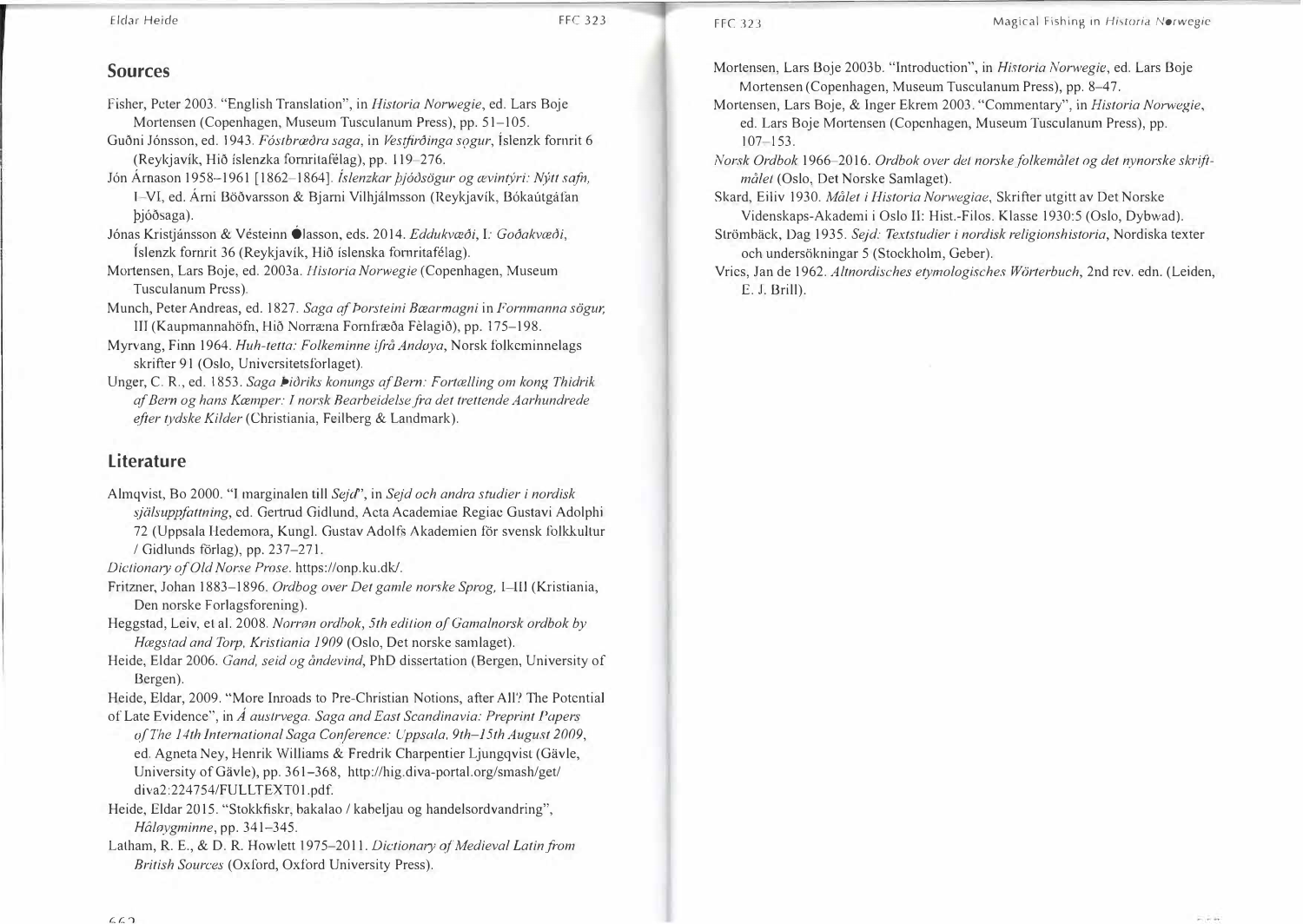# **FF COMMUNICATIONS**

# EDITED FOR THE FOLKLORE FELLOWS

by

SATU APO HERMANN BAUSINGER THOMAS A. DUBOIS FROG PEKKA HAKAMIES SADHANA NAITHANI LOTTE TARKKA

No. 323



HELSINKI 2021 THE KALEVALA SOCIETY

 $\sim$